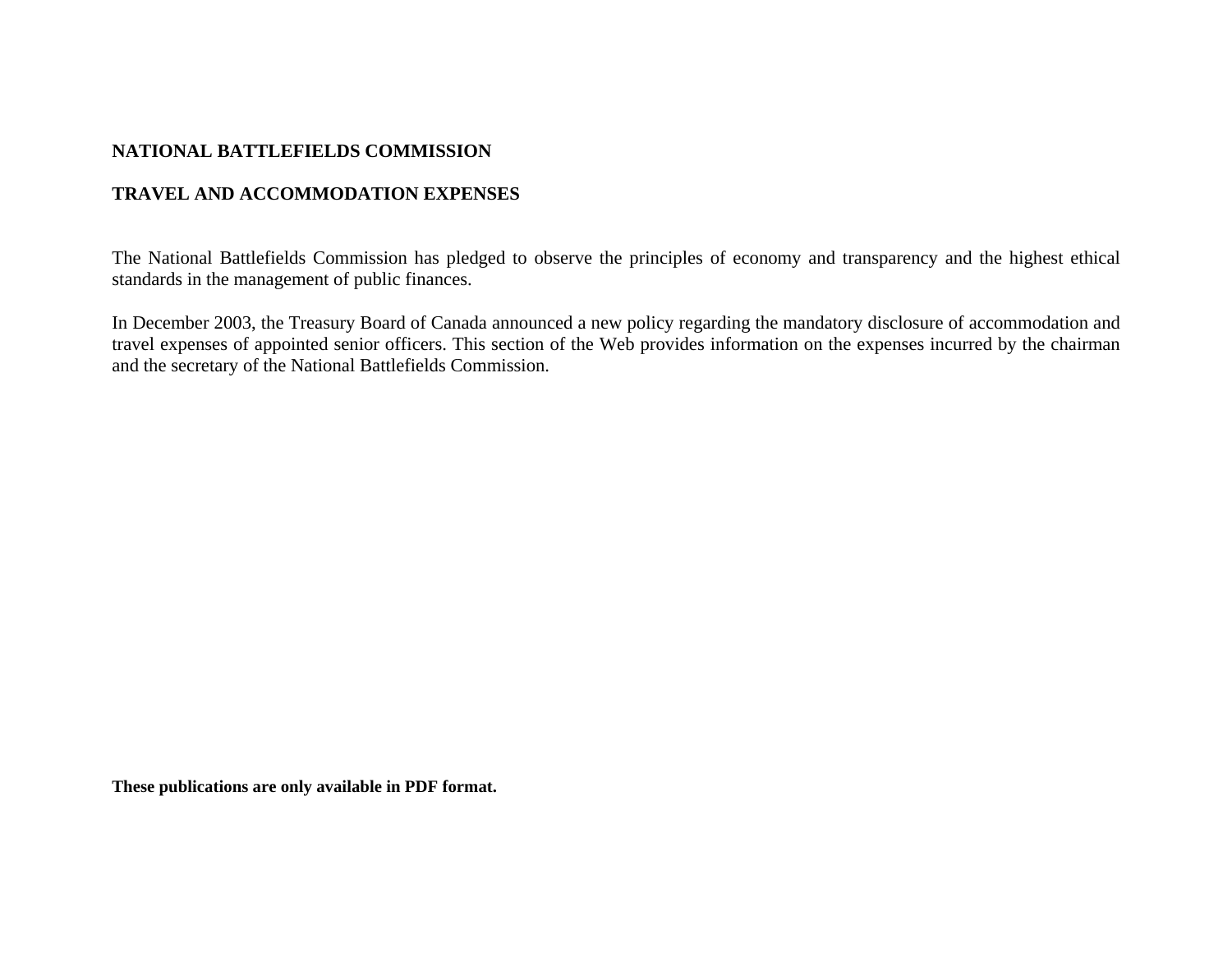### **National Battlefields Commission Accommodation expenses – April 1 to June 30, 2008**

The chairman and the secretary of the Commission meet with senior officials of government departments and agencies and of the private sectors, and with Commission employees, external consultants and representatives of other organizations.

| <b>Date</b>             | <b>Purpose</b>                                          | <b>Place</b>                              | <b>Amount</b> |
|-------------------------|---------------------------------------------------------|-------------------------------------------|---------------|
| <b>President</b>        |                                                         |                                           |               |
| Juneau, André           |                                                         |                                           |               |
| 01 April 08             | Lunch (2 people) File – Québec City's $400^{\text{th}}$ | Québec (Conti café)                       | \$31.09       |
| 09 April 08             | Dinner (8 people) Meeting of the board of directors     | Québec (Louis Hébert Restaurant)          | \$370.81      |
| 08 May 08               | Lunch (2 people) File – Feast of Nature                 | Québec (Le Concorde)                      | \$53.30       |
| 23 May 08               | Lunch (2 people) File – Francophonie Summit agreement   | Québec (Louis Hébert Restaurant)          | \$51.17       |
| 28 May 08               | Dinner (9 people) Meeting of the board of directors     | Québec (Louis Hébert Restaurant)          | \$538.19      |
| 09 June 08              | Dinner (4 people) File $-100^{\text{th}}$ NBC           | Québec (Package - Grand feux Loto Québec) | \$396.00      |
|                         |                                                         |                                           |               |
|                         |                                                         |                                           | \$1,440.56    |
| <b>Secretary</b>        |                                                         |                                           |               |
| <b>Leullier, Michel</b> |                                                         |                                           |               |
| 07 April 08             | Lunch (4 people) Negotiation - collective agreement     | Québec (Paris Brest Restaurant)           | \$84.63       |
| 08 April 08             | Lunch (4 people) Negotiation - collective agreement     | Québec (Voo Doo Grill)                    | \$91.84       |
| 30 April 08             | Lunch (4 people) Files – parking and security (Museum)  | Québec (Le Cochon Dingue)                 | \$73.24       |
| 15 May 08               | Lunch (2 people) File – Brown Basin                     | Québec (Louis Hébert Restaurant)          | \$63.44       |
| 21 May 08               | Lunch (4 people) Negotiation - collective agreement     | Québec (Paris Brest)                      | \$91.27       |
| 22 May 08               | Lunch (4 people) Negotiation - collective agreement     | Québec (Ginko)                            | \$82.94       |
| $12$ June 08            | Lunch $(3$ people) File – annual audit                  | Québec (Restaurant du Musée)              | \$81.24       |
|                         |                                                         |                                           | \$568.60      |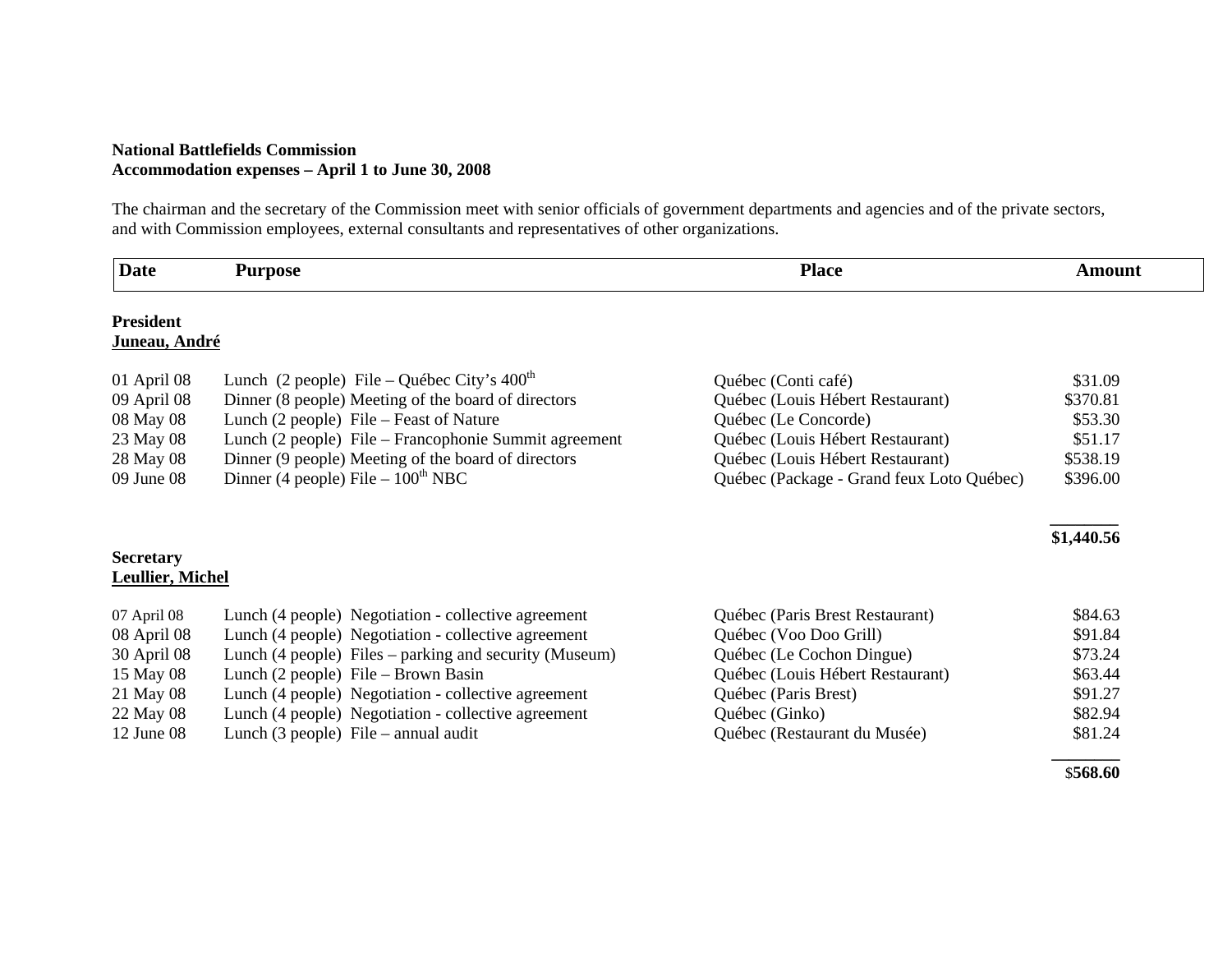### **National Battlefields Commission Travel and other expenses –April 1 to June 30, 2008**

The chairman and the secretary of the Commission meet with senior officials of government departments and agencies and of the private sectors, and with Commission employees, external consultants and representatives of other organizations.

|             |             |                     | <b>Plane</b> | Car    |         |       |                |        |
|-------------|-------------|---------------------|--------------|--------|---------|-------|----------------|--------|
| <b>Date</b> | Destination | Purpose and details | ticket       | rental | _odging | Meals | <b>Others*</b> | Amount |

**\* Includes mileage expenses, accessories, telephone, parking and other expenses**.

#### **Chairman Juneau, André**

| 01 April 08     | Cap-Rouge - NBC                                 | Mileage expenses      | \$17.76  |
|-----------------|-------------------------------------------------|-----------------------|----------|
| $01$ April $08$ | Internet, long distance and fax Sundry expenses |                       | \$61.28  |
| 04 April 08     | Cap-Rouge - NBC                                 | Mileage expenses      | \$17.76  |
| 05 April 08     | Cap-Rouge - NBC                                 | Mileage expenses      | \$1776   |
| 07 April 08     | Cap-Rouge - NBC                                 | Mileage expenses      | \$17.76  |
| 09 April 08     | Cap-Rouge - NBC                                 | Mileage expenses      | \$17.76  |
| 06 May 08       | Cap-Rouge - NBC                                 | Mileage expenses      | \$17.76  |
| 06 May 08       | Internet modem rental                           | Sundry expenses - USA | \$41.53  |
| 08 May 08       | Cap-Rouge - NBC                                 | Mileage expenses      | \$17.76  |
| 10 May 08       | Cell phone and package USA                      | Cell phone charges    | \$173.54 |
| 11 May 08       | Cap-Rouge - NBC                                 | Mileage expenses      | \$17.76  |
| 20 May 08       | Deschaillons - NBC                              | Mileage expenses      | \$52.72  |
| 20 May 08       | Cell phone accessory                            | Charger               | \$39.45  |
| 21 May 08       | $Cap-Rouge-NBC$                                 | Mileage expenses      | \$17.76  |
| 21 May 08       | $Taxi - NBC - Summer$ fest.                     | Travel expenses       | \$10.00  |
| 21 May 08       | $Taxi - NBC - Summer$ fest.                     | Travel expenses       | \$10.00  |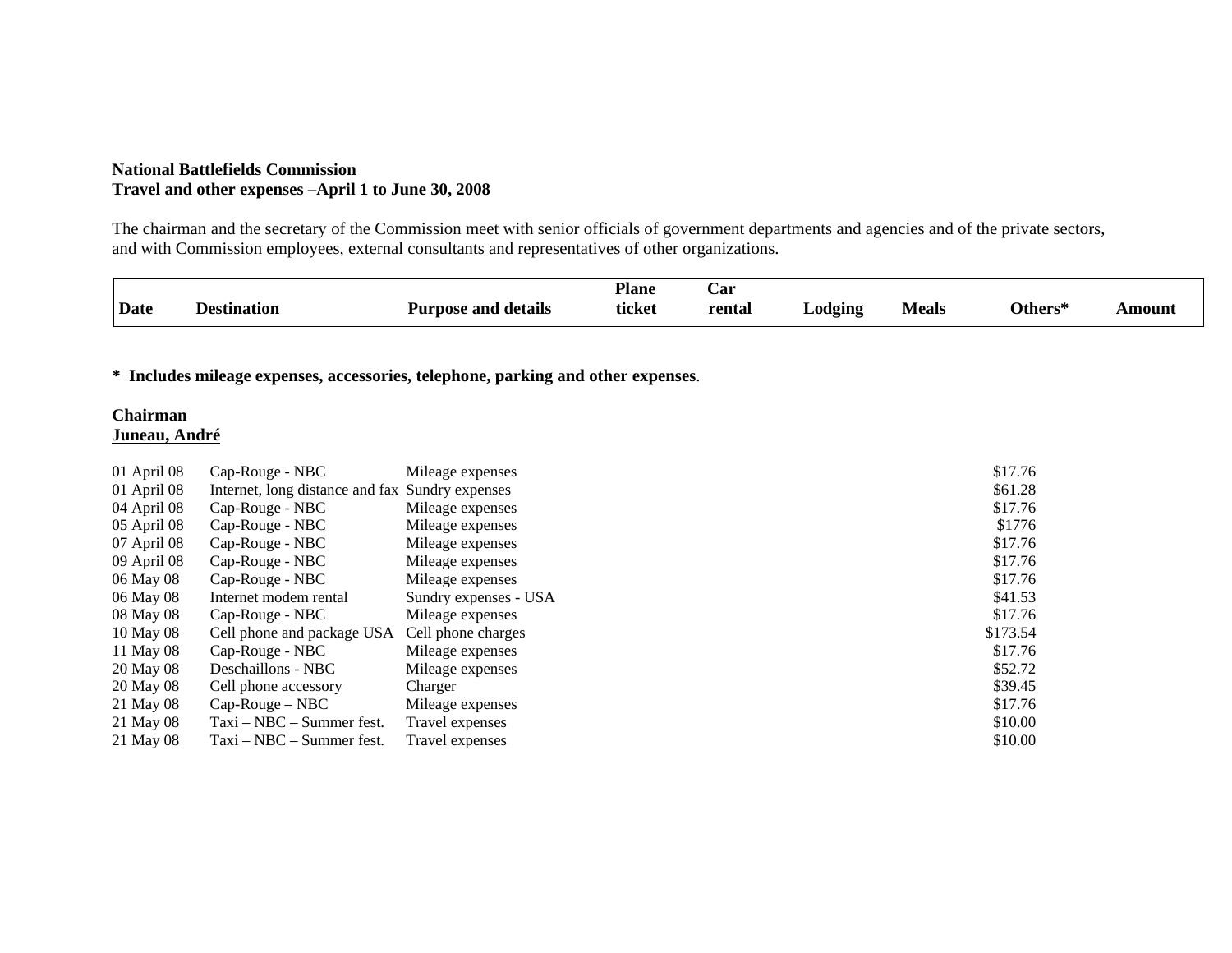|              |                                                                                |                            | <b>Plane</b> | Car    |         |              |         |               |
|--------------|--------------------------------------------------------------------------------|----------------------------|--------------|--------|---------|--------------|---------|---------------|
| <b>Date</b>  | <b>Destination</b>                                                             | <b>Purpose and details</b> | ticket       | rental | Lodging | <b>Meals</b> | Others* | <b>Amount</b> |
|              | *Includes mileage expenses, accessories, telephone, parking and other expenses |                            |              |        |         |              |         |               |
| 23 May 08    | Cap-Rouge – Brown B. - NBC                                                     | Mileage expenses           |              |        |         |              | \$20.54 |               |
| 23 May 08    | Taxi, Château Frontenac - NBC                                                  | Travel expenses            |              |        |         |              | \$10.00 |               |
| 23 May 08    | <b>NBC</b> - Deschaillons                                                      | Mileage expenses           |              |        |         |              | \$57.72 |               |
| 27 May 08    | Deschaillons - NBC                                                             | Mileage expenses           |              |        |         |              | \$57.72 |               |
| 27 May 08    | Internet, long distance and Fax                                                | Sundry expenses            |              |        |         |              | \$57.70 |               |
| 28 May 08    | Cap-Rouge - NBC                                                                | Mileage expenses           |              |        |         |              | \$17.76 |               |
| 29 May 08    | Cap-Rouge - Citadel                                                            | Mileage expenses           |              |        |         |              | \$18.87 |               |
| 30 May 08    | Cap-Rouge - NBC                                                                | Mileage expenses           |              |        |         |              | \$17.76 |               |
| 02 June 08   | Cap-Rouge - NBC                                                                | Mileage expenses           |              |        |         |              | \$17.76 |               |
| 02 June 08   | Parking                                                                        | Parking expenses           |              |        |         |              | \$4.00  |               |
| 02 June 08   | NBC - Deschaillons                                                             | Mileage expenses           |              |        |         |              | \$57.72 |               |
| 04 June 08   | Deschaillons - NBC                                                             | Mileage expenses           |              |        |         |              | \$57.72 |               |
| 05 June 08   | $NBC - Deschaillons$                                                           | Mileage expenses           |              |        |         |              | \$57.72 |               |
| 10 June 08   | Deschaillons - NBC                                                             | Mileage expenses           |              |        |         |              | \$57.72 |               |
| 12 June 08   | Cap-Rouge - NBC                                                                | Mileage expenses           |              |        |         |              | \$17.76 |               |
| 13 June08    | Cap-Rouge - NBC                                                                | Mileage expenses           |              |        |         |              | \$17.76 |               |
| 14 June 08   | Cell phone                                                                     | Cell phone expenses        |              |        |         |              | \$87.39 |               |
| 16 June 08   | Cap-Rouge - NBC                                                                | Mileage expenses           |              |        |         |              | \$17.76 |               |
| 18 June 08   | Cap-Rouge - NBC                                                                | Mileage expenses           |              |        |         |              | \$17.76 |               |
| 22 June 08   | Cap-Rouge - NBC                                                                | Mileage expenses           |              |        |         |              | \$17.76 |               |
| 23 June 08   | Cap-Rouge - NBC                                                                | Mileage expenses           |              |        |         |              | \$17.76 |               |
| 24 June 08   | Cap-Rouge – Champlain Blvd                                                     | Mileage expenses           |              |        |         |              | \$6.66  |               |
| $25$ June 08 | Cap-Rouge - Deschaillons                                                       | Mileage expenses           |              |        |         |              | \$57.72 |               |
| 26 June 08   | Deschaillons - Cap Rouge                                                       | Mileage expenses           |              |        |         |              | \$57.72 |               |
| 27 June 08   | Cap-Rouge - Deschaillons                                                       | Mileage expenses           |              |        |         |              | \$57.72 |               |
| 29 June 08   | Deschaillons – Cap Rouge                                                       | Mileage expenses           |              |        |         |              | \$57.72 |               |

29 June 08 Cap-Rouge –Expidibus –St-Foy Mileage expenses \$9.99